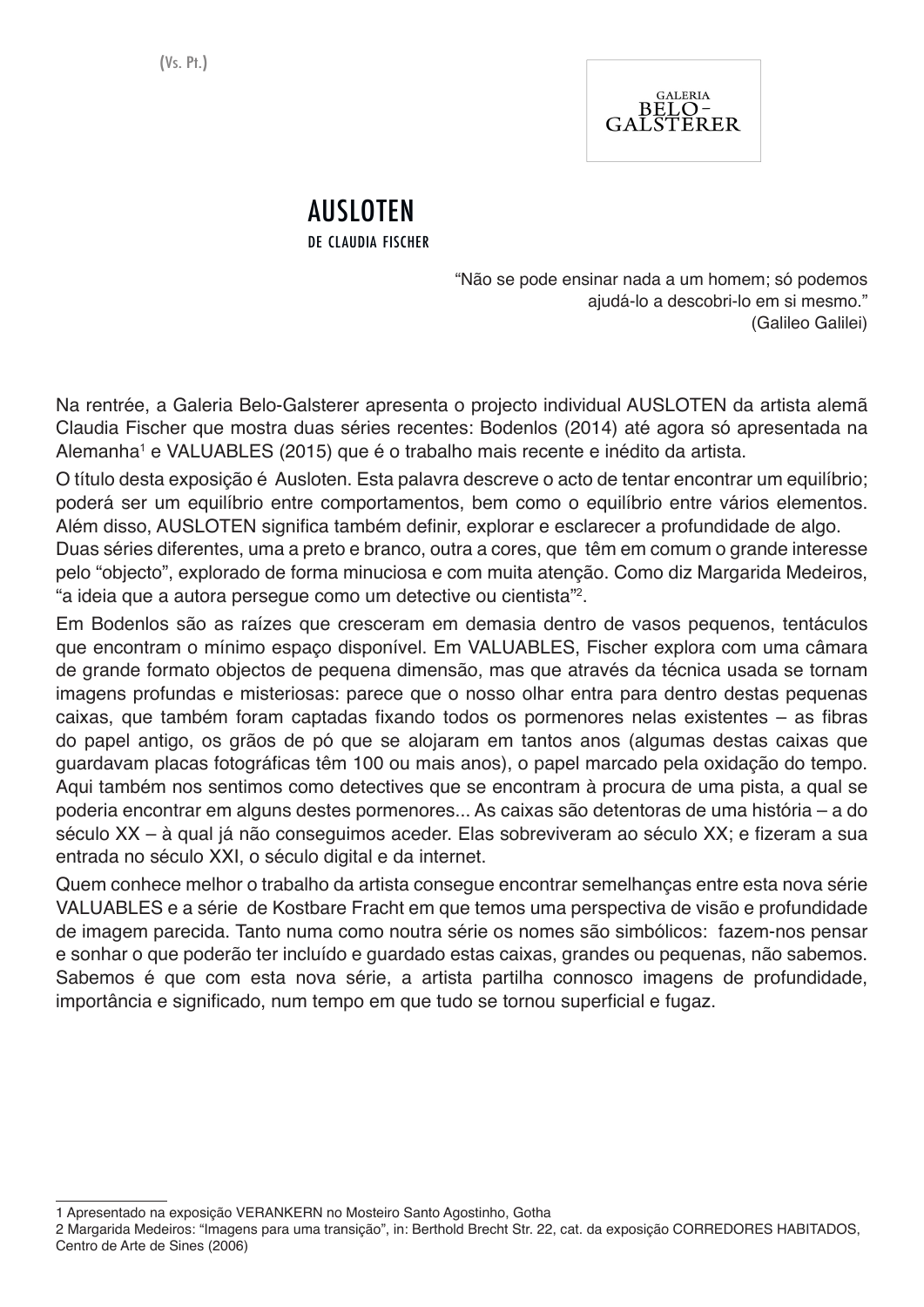

#### **BIOGRAFIA**

**Claudia Fischer** vive e trabalha em Lisboa e Jena. Estudou Linguistica e Literatura Inglesa e Russa na Universidade Friedrich Schiller, em Jena e no Institut Pushkin, em Moscovo, Fotografia no Kent College of Art and Design, Rochester e no Bournemouth College of Art and Design, fotografia e arte dos media na Hochshule Fur Grafik und Buchkunst-Academy of Visual Arts, em Leipzig e Mestrado em Belas Artes na Bauhaus University, Weimar and Brookes University Oxford.

Algumas das suas principais exposições individuais: Anderswo (2014), Jenaer Kunstverein; Verankern (2014), Mosteiro St Augustine, Gotha; Kostbare Fracht(2012), Inventur (2010), Heimische Arten (2009) , Gallery Loris Berlin, Bodenlos (2011), Gallery Schöning, Frankfurt a. Main, Expedition (2010), Gallery Stadtspeicher Jena, Personal Belongings (2007), Fundação Calouste Gulbenkian, Lisboa.

Algumas das suas principais exposições colectivas: Bodo Graef Art Award(2015) Romantikerhaus Jena, Power & Art(2014), Thuringian Parliament, Sinn(Lichkeit) Der Dinge(2013), Mosteiro Zehdenick; Natura. Paisagem e Natureza (2013), Museu Nogueira da Silva Braga, In Transit(2012), Month of Photography, East Station Berlin, The Best Of All Possible Worlds (2011), Carpe Diem Arte e Pesquisa, Lisboa, Ulysses Fascination-Voyages Without Frontiers (2008), Territories of Transition, (2007),Galeria Luís Serpa Projectos, Lisboa, Lisbonne/ Lisboa (2004), Grande Halle de La Vilette, Paris.

Trabalhos em várias colecções públicas e privadas: Ministério da Ciencia de Turingia, Investigação e Arte; Colecção de arte da Friedrich Schiller University, Jena; Fundação Jenacon; Banco Espirito Santo, Portugal; Museu Temporário, Portugal; Museu Nacional da Ciência e Técnica, Portugal.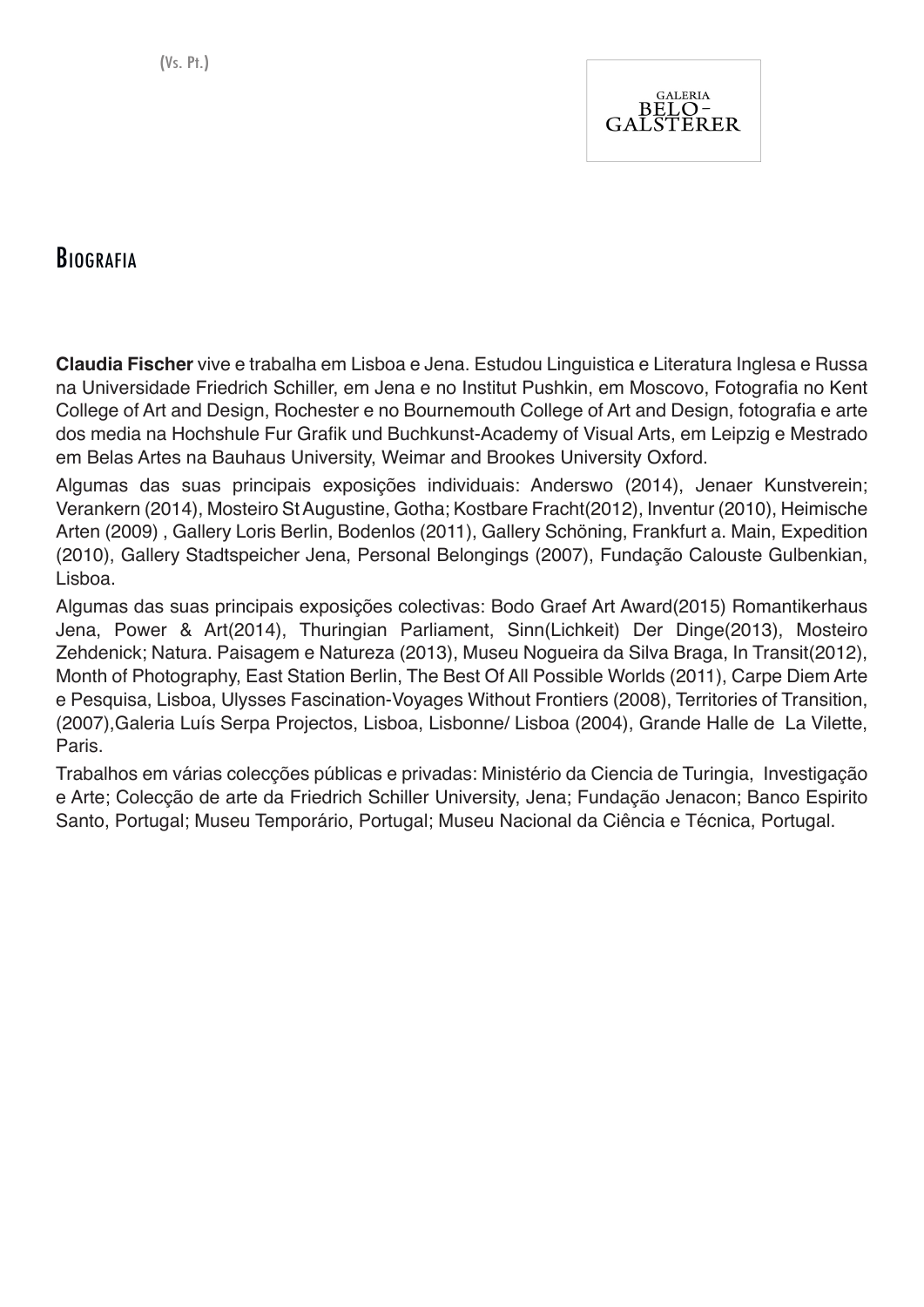

#### AUSLOTEN by claudia fischer

"You can not teach a man anything; we can only help him discovering it in himself. " (Galileo Galilei)

In this year's rentrée, Galeria Belo-Galsterer presents the project AUSLOTEN by German artist Claudia Fischer. The artist shows two series: Bodenlos (2014), until now only presented in Germany<sup>1</sup>, and Valuables (2015), which – we are proud to say – is the most recent and unpublished work of the artist.

The title of this exhibition is Ausloten. A word that describes the act of trying to find a balance. In addition, AUSLOTEN means also to define, to explore and to clarify the depth of something.

Two different series, one in black and white, the other in color, which have in common a great interest in the "object", explored in detail and with great care. As Margarida Medeiros said it, "the author pursues an idea as a detective or scientist would."2

In Bodenlos we see the white roots that have been growing too much in small vessels, like tentacles that tried to find the last available space in the dark earth. In Valuables, Fischer explores with a big format camera objects of small dimensions, but these small objects become images images of great depth and mistery by the technique she has used: it seems that our attention is drawn into the inside of these little boxes, which show also all details existing on them - those of ancient paper fibers, dust grains that fixed themselves already many years ago (some of these boxes that kept photographic plates are over 100 years old), and the paper is marked by the oxidation, by time. Here we, too, feel like detectives who are looking for a clue, which one might find in some of these details ... Boxes are holders of a history - the twentieth century - which we can no longer access. They survived the twentieth century; and made their entry into the twenty-first century, the century of the digital and the internet.

Who knows the work of the artist better, may find similarities between this new Valuable series and the series of Kostbare Fracht where we have a similar point of view and depth, concerning the portrayed objects. In both series the names are like symbols: they make us think and dream what may have been included and kept in these boxes, large or small, we do not know. But we know that with this new series, the artist shares with us images of depth, importance and significance, at a time everything has become superficial and fleeting.

<sup>1</sup> Presented at VERANKERN exhibition at the St. Augustine Monastery, Gotha

<sup>2</sup> Margarida Medeiros: "Imagens para a transição", in:. Berthold Brecht Str 22, exhibition catalogue, CORREDORES HABITADOS, Centro de Arte de Sines (2006)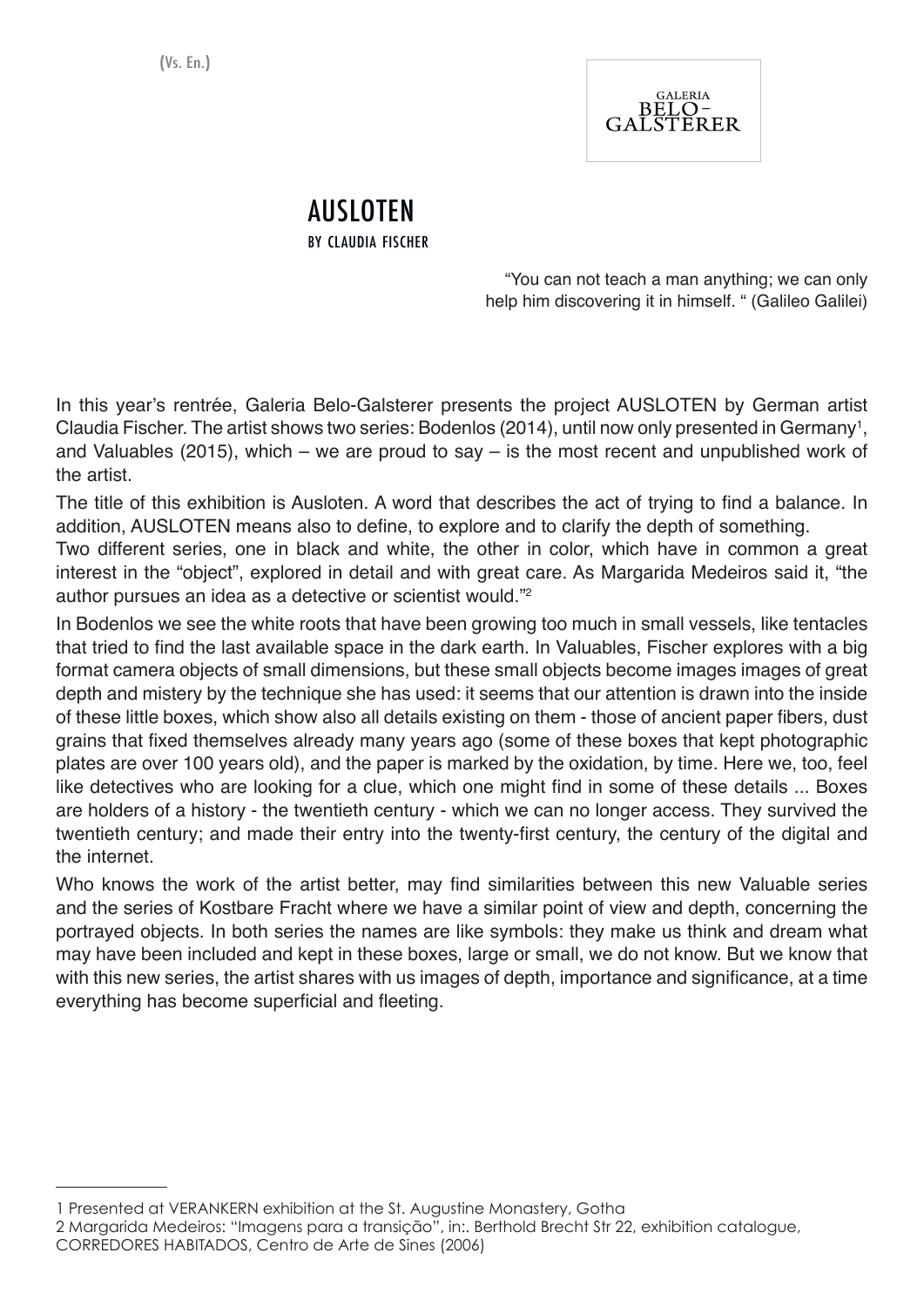

### **BIOGRAPHY**

**Claudia Fischer** lives and works in Lisbon and Jena. She studied Linguistics and English and Russian literature at Friedrich Schiller University in Jena and at the Institute Pushkin in Moscow, Photography in Kent College of Art and Design, Rochester and Bournemouth College of Art and Design, Photo and art media in Hochshule Fur Grafik und-Buchkunst Academy of Visual Arts in Leipzig and Master of Fine Arts at the Bauhaus University, Weimar and Oxford Brookes University. Some of her major solo exhibitions: Anderswo (2014), Jenaer Kunstverein; Verankern (2014), St. Augustine's Monastery, Gotha; Kostbare Fracht (2012), Inventur (2010), Heimische Arten (2009), Loris Gallery Berlin, Bodenlos (2011), Gallery Schöning, Frankfurt a. Main, Expedition (2010), Gallery Stadtspeicher Jena, Personal Belongings (2007), Calouste Gulbenkian Foundation, Lisbon. Some of her major group exhibitions: Bodo Graef Art Award (2015) Romantikerhaus Jena, Power & Art (2014), Thuringian Parliament, Sinn (Lichkeit) Der Dinge (2013), Monastery Zehdenick, Natura. Paisagem e Natureza (2013), Nogueira da Silva Museum, Braga , In Transit (2012), Month of Photography, East Station Berlin, The Best Of All Possible Worlds (2011), Carpe Diem Art and research, Lisbon, Ulysses Fascination-Voyages Without Frontiers (2008) Territories of Transition (2007), Luis Serpa Projects Gallery, Lisbon, Lisbonne / Lisboa (2004), Grande Halle de la Vilette, Paris.

Works in several public and private collections: Thuringian Ministry of Science, Research and Art, Art Collection of the Friedrich Schiller University, Jena; jenacon-foundatio; Banco Espirito Santo, Portugal; Museu Temporário, Portugal; Museu Nacional da Ciência e Técnica, Portugal.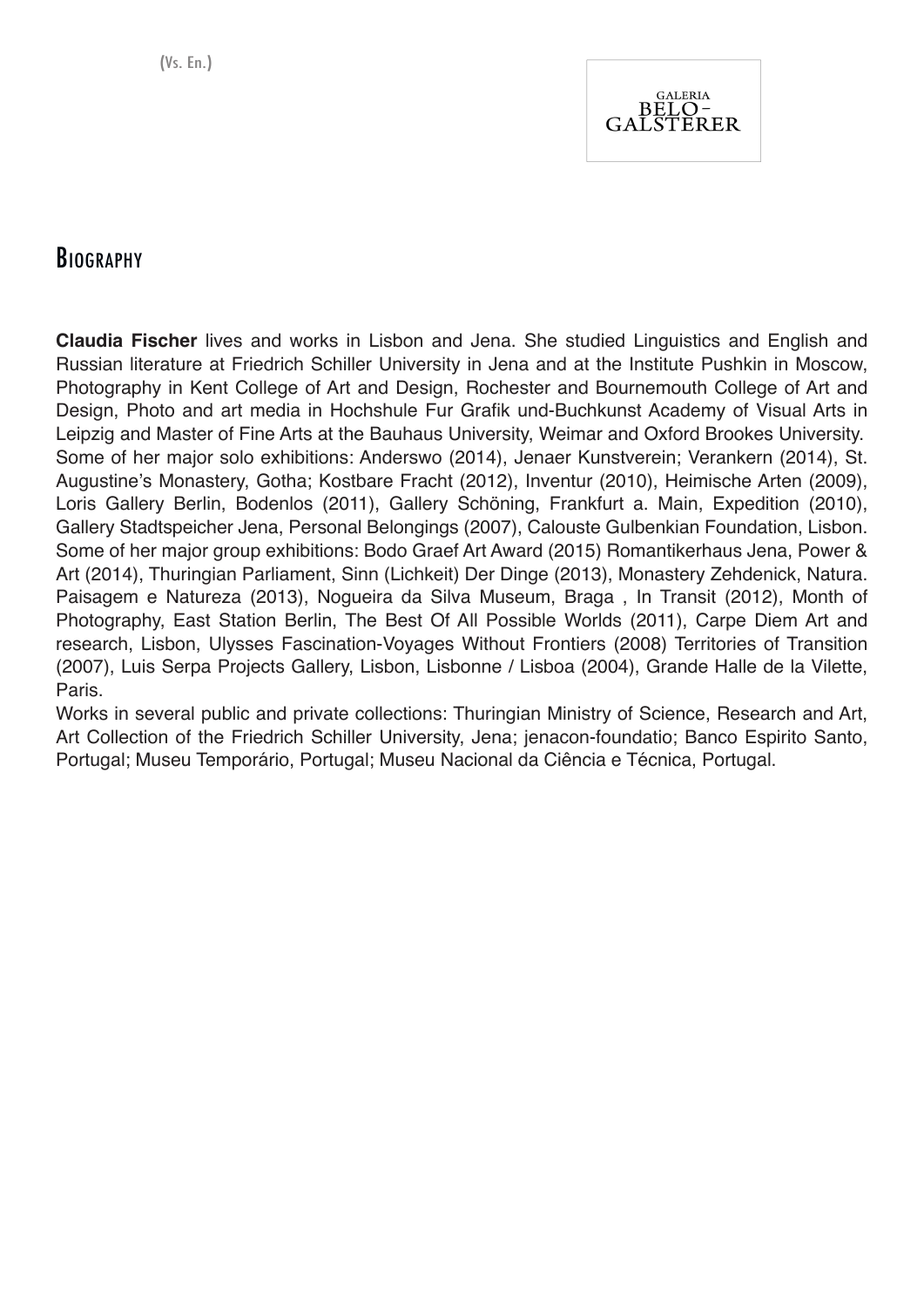

## GraZIE MILLE, MILLE GRAZIE

de alexandre conefrey

"O desenho é complexo porque abre espaços e tempos por vezes longínquos e desconexos fazendo-os conviver" (Nuno Faria, 2012)

Temos muito gosto em poder apresentar esta segunda colaboração com o artista Alexandre Conefrey, desta vez num formato de exposição individual, no espaço da Galeria Belo-Galsterer.

Alexandre Conefrey apresenta três séries de desenho distintas; em formato, técnica e significado, desenvolvidas ao mesmo tempo. O trabalho do artista parte sempre do desenho, que é pensamento, instrumento de concretização, funcionando como mediador entre nós e o mundo. Assim, apresentamos as propostas mais recentes, sendo um encontro entre várias linguagens presentes na obra de Conefrey, revelando as distintas camadas temporais e semânticas com as quais o artista se debate; é um trabalho ora geométrico e de linhas precisas, ora minucioso e figurativo, e ainda leve e intuitivo.

A primeira série é a dos desenhos geométricos, que segue na linha dos trabalhos como a série "Mockingbird" (2014)<sup>1</sup>, ou como a série "Sem Título" (2013)<sup>2</sup>. Não obstante, esta série mais recente de 2015, apresenta uma novidade importante: a cal que é aplicado sobre o papel introduz matéria. Nas várias conversas com o artista, Conefrey afirmou que entre outros, o Minimalismo sempre foi importante.3

As repetições e variações de círculos, semi-círculos e linhas que se (entre)cruzam e afastam sobre o papel, criam um movimento perpétuo, e sobrepõem-se a um primeiro desenho acidental – o da estrutura da cal. É no contraste entre a superfície rugosa, intervencionada do desenho-objecto, que as inscrições se destacam e marcam passo e compasso, como se de uma partitura de música se tratasse (aliás, esta comparação com a música não é inédita, a forma abstracta que Conefrey explora na sua obra tem por vezes proximidades com a imaterialidade da música)<sup>4</sup>. Conefrey cria um ritmo visual – pelas formas e pela alternância entre cor e não-cor – que preenche as paredes da galeria – como num alegro de uma peça de música clássica. E não nos vamos esquecer das duas instalações – desenhos super dimensionados e simplesmente encostados à parede – que fazem a repetição do tema, a cal sobre madeira sobre a qual Conefrey desenhou num formato 1:6 um desenho que remete para a série dos mais pequenos em formato A4. Só que estes desenhos-instalação obrigam o observador a abrandar o seu passo, como se de um andante se tratasse.

Nas outras duas séries de desenhos, Conefrey apresenta-nos paisagens, reais e imaginárias que como pano de fundo têm o mar, os navios, a vela…<sup>5</sup> Ambas as séries debatem-se com navios e barcos à vela: nos desenhos a carvão (com tamanho de aproximadamente um A3) os barcos escondem-se por entre as linhas e manchas criadas pelo material poroso e oleoso do carvão que deixa a sua marca leve e fugitiva, entre luz e sombra, sobre a superfície do papel, desvendando e revelando assim as profundezas do mar e os que se propõem dominar esse elemento.

<sup>1</sup> A série "Mockingbird" foi apresentada na exposição homónima no Museu Nogueira da Silva, Braga, Outubro de 2014 2 Esta série foi apresentada na exposição colectiva Oracular Spectacular, Jan-Abril 2015, no CIAJG, comissariada por Nuno Faria.

<sup>3</sup> Donald Judd (Minnesota,1928 / Morreu em Nova Iorque, 1994). "Os "objectos específicos" de Donald Judd (como ele próprio os definiu) provocaram uma análise e redefinição revolucionária da escultura, tornando o artista um dos mais importantes desta corrente artística que ficou conhecida como Minimalismo." (Do texto de apresentação do livro: Donald Judd: Architecture, Hatje Cantz, 2003, ed. Peter Noever. Textos: Rudi Fuchs, Brigitte Huck, Donald Judd, Peter Noever.)

<sup>4 &</sup>quot;A situação aqui em causa, a que de algum modo o título desta serie de desenhos remete, tem um paralelo na natureza insubstancial e aparentemente imaterial do som, do canto, da voz", Cit. Nuno Crespo, em *Mockingbird*, Out. 2014.

<sup>5</sup> A paisagem é um tema recorrente na obra do artista: na exposição colectiva "Os Últimos Dias" (2000) no CAM, da Fundação C. Gulbenkian Conefrey mostrou paisagens (gouaches com tinta-da-china sobre papel) de desertos vastos, montanhas. E na exposição "O Arquitecto de núvens" (2010, Galeria João Esteves de Oliveira) criou guaches com folha de ouro sobre papel – representações do mar.